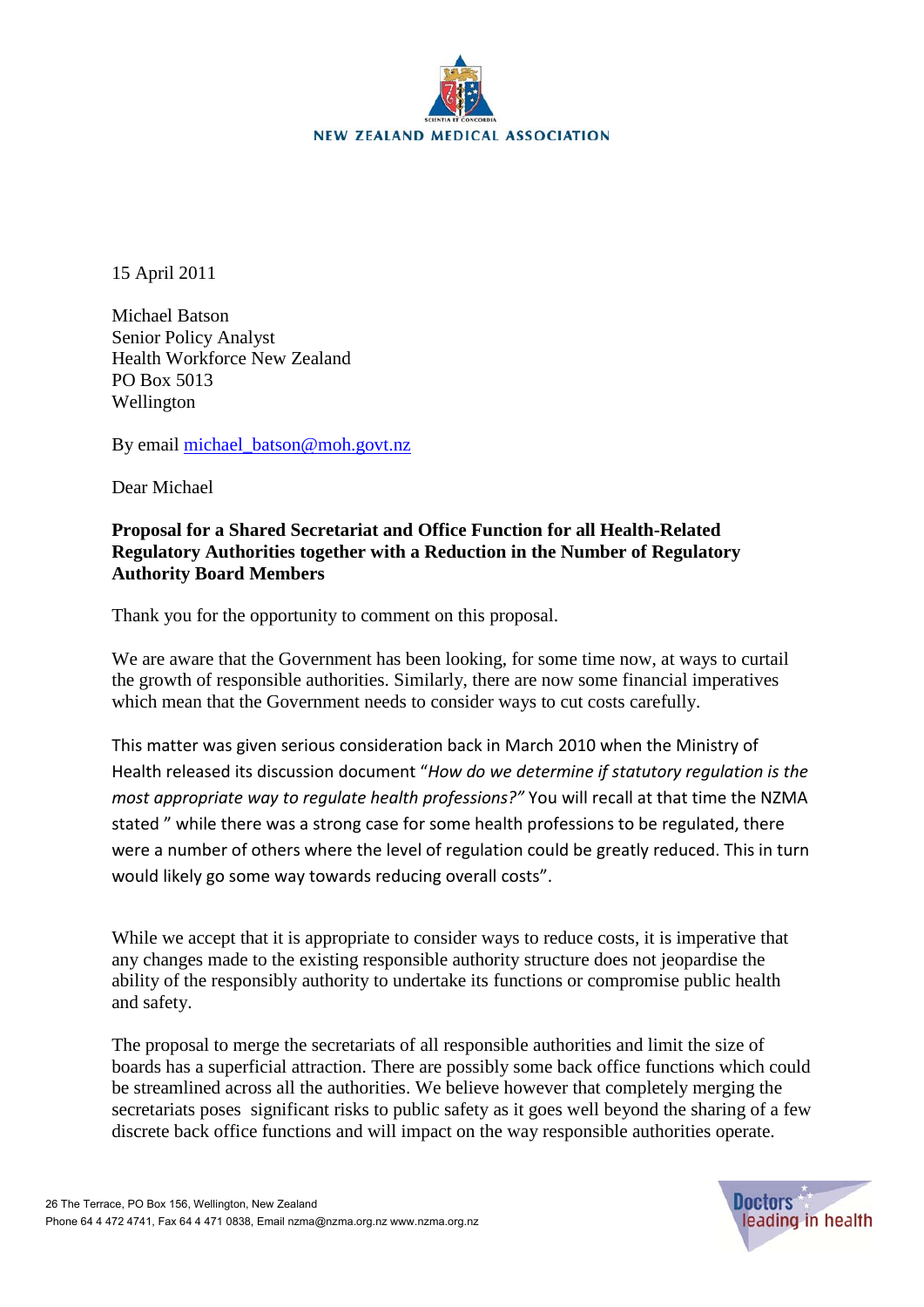A key factor in the regulation of the medical profession is the expert staffing available to the Medical Council of New Zealand (MCNZ). The Council currently employs a number of dedicated staff who understand the ethos of the medical profession and apply this understanding when undertaking work in areas such as policy, education and training. This complexity is undoubtedly different, as one would expect, to that of the other responsible authorities.

If these resources were shared across all the responsible authorities, or replaced by generic staff, the repository of knowledge and expertise contained by the staff at the Medical Council is likely to be severely compromised and we could no longer assume the quality of any policy and education work to be of the high standard of MCNZ. One of the areas where the NZMA and other medical associations currently find great value, is the ability to speak to staff at the MCNZ about issues affecting the profession, and have them respond knowledgably and quickly. Again this is likely to be compromised under the proposed new structure.

We are also concerned about the proposal to reduce the number of board members on the Medical Council to nine. Given that the decision is for all small boards to reduce their numbers to seven and the two larger boards to nine this is clearly an arbitrary decision and does not consider the requirements of each Board on its merits. Whilst it may be appropriate to review the number of members on the MCNZ Board, this should only be undertaken after a full review of the work of that Board is considered.

Of course, much of this proposal is based on the view that considerable cost savings will be achieved. Having looked at the figures provided we are concerned that many of the assumptions on which the figures are based are questionable. As we are aware that a number of other medical bodies, as well as the MCNZ, have provided considerable detail on the problems with the figures, we have decided not to traverse it here except to note the following key points:

- No workload data analysis has been undertaken to support the estimated cost savings which are in turn based on out of date figures.
- The savings are based on the false assumption that regulatory processes are easily translatable between professional groups.
- Staffing transition costs seem to have been significantly underestimated and the statement that the proposal will save \$3.1 million dollars in three months appears unsupported.

For the above reasons, not only are we are strongly opposed to both proposals, but also do not believe it will achieve the savings the Government anticipates.

The NZMA of course does not oppose the Government looking at ways to increase efficiencies and reduce costs provided these do not impact negatively on the health and safety of the public. As noted above we have previously given support to the concept of a two tier model of regulation, under which those health professions posing significant risk to the public if unregulated continue to be governed by the Health Practitioners Competence Assurance Act 2003, and all other health professions, where the risk is not as acute, are either managed under a simple licensing regime, or continue under the Act but merge some of their administrative services together.